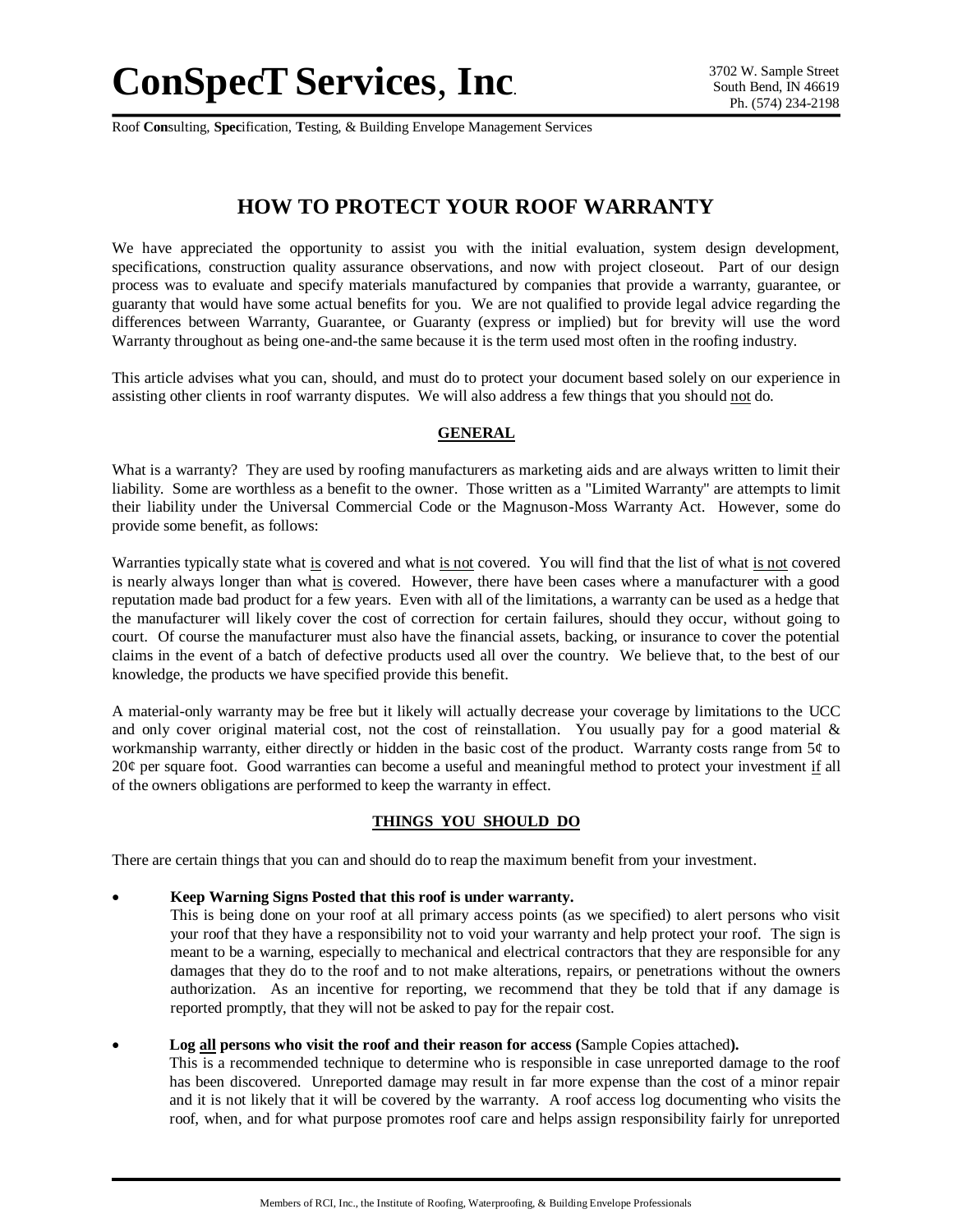damage.

#### **Visually inspect the roof at least semi-annually, and after every major storm.**

Warranties from most manufacturers require that the roof be inspected at least semi-annually and records kept. We recommend Monthly and after every major storm. Semi-annual inspection should be a rather indepth evaluation of the condition of the whole roof recording the severity of each deficiency. Monthly inspections on the other hand could be a more cursory walkover review, primarily verifying that drains are not clogged and looking for indications of new damage or the effects of adverse weather conditions, i.e., high winds, extreme temperatures, deep snows & ice, hailstorm, etc. Even if nothing noteworthy is found, record the inspection.

Most manufacturers issue a maintenance manual including inspection forms along with their warranty. The National Roofing Contractors Association (NRCA) and most of the specialized roofing industry associations also issue maintenance & inspection guides, forms, and checklists. Or, you may develop your own designed for your specific roof but take care to include all of the manufacturer's inspection items that are relevant to your roof.

Inspections also prompt the need for getting maintenance and repairs done. When documentation is made consistently on standardized forms it is easier to track the condition and keep a paper trail of your diligence. In the event of any future warranty disputes, your pile of documentation of the condition and maintenance will have credibility over the one or two page form a manufacturer's inspector fills out when he comes to investigate a problem.

#### After a few years, **request that a representative of the manufacturer walk the roof.**

The best time would be during a semi-annual inspections to provide the manufactures assessment of the condition of the roof and advice on maintaining it. They may not be willing to come if there is no urgency. However, record their response either way, it provides good documentation for your files.

#### **Keep Organized Records regarding the roof.**

In the event of a dispute, it is extremely important to have a good paper trail regarding the condition and maintenance. Based on our forensic case experiences we advocate good documentation on roofs as often being essential for building a case when the manufacturer is responsible under warranty terms.

#### **Leak Response Recommendations.**

Before reporting a leak observed from the interior, make a cursory investigation to verify that the source of the leak is not due to an interior pipe leak, HVAC condensate, or damage to the roof from a source that is an exclusion in your warranty. Though it is not always enforced, most warranties stipulate reimbursement for services if the failure is not found to be due their products or covered installation workmanship.

In case of emergencies, most warranties permits you to perform some roof emergency repairs with your inhouse personnel on a temporary basis. Be aware, however, that the terms of the Warranty may require that certain repairs or maintenance be performed only by a contractor authorized by the manufacturer and that permanent repairs may only be made with their products. Failure to abide by these terms may void the Warranty.

#### **THINGS YOU MUST DO**

Warranties stipulate certain responsibilities of the owner and things that must be done to preserve the warranty:

#### **Visually inspect the roof at least at warranty required intervals.**

Warranties from most manufacturers require that the roof be inspected at certain intervals and records kept. You may use the manufacturer's inspection forms, the specialized roofing industry associations forms and checklists, or you may develop your own designed forms for your specific roof but take care to include all of the manufacturer's inspection items that apply to your roof. Even if nothing noteworthy is found, record the inspection.

If a roof leak occurs during the installing contractors coverage period, **notify the contractor by phone as**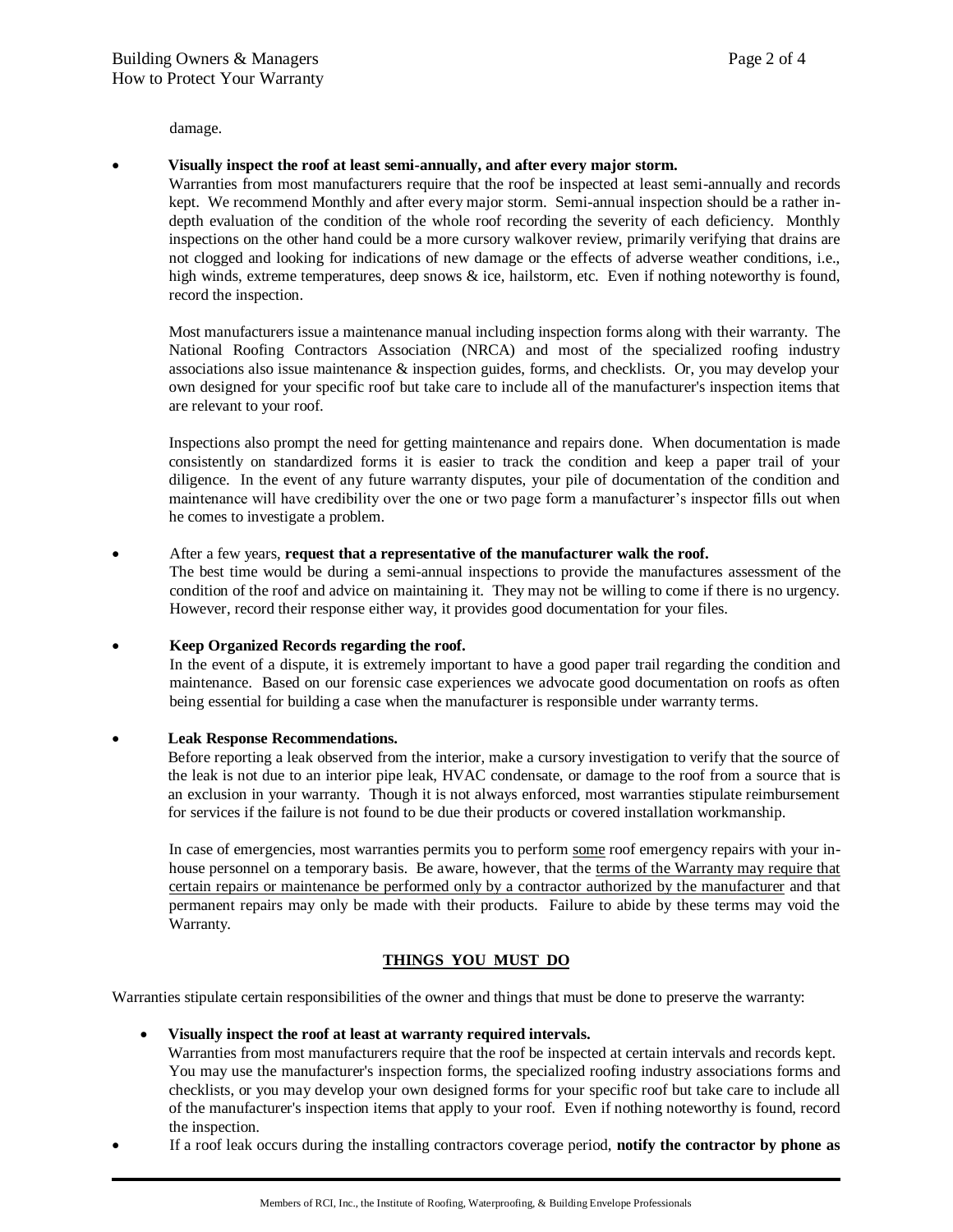**soon as possible, with a follow-up in writing and a copy to the manufacturer** (sample form enclosed)**.** Your failure to notify the contractor and manufacturer on a timely basis could, in some cases, jeopardize, limit, or void your coverage.

 If a roof leak occurs after the installing contractors coverage period, **notify the manufacturer by phone as soon as possible with a follow-up in writing** (sample form enclosed)**.**

In most warranties, the contractor's obligation ends after the first two years. Most likely, the manufacturer will still designate the same installing contractor to do warranty repairs, but your reporting obligations change and the contractor receives compensation directly from the manufacturer for repairs covered by the terms of the warranty. Providing timely documentation to the manufacturer is one of your obligations to receive continued service under the terms of the Warranty. Your failure to notify the manufacturer on a timely basis could, in some cases, jeopardize, limit, or void your Warranty coverage.

## **Notify manufacturer in writing of planned modifications to the roof.**

Under the terms of most warranties you are required to notify them in advance of any intended new penetrations or alterations to the roof. This would include solar panels, exhaust fans, HVAC equipment, curbs, installation of antennas, satellite dishes, lightning protection, lighting systems, photocells, etc.. The manufacturer can assist you in arranging for an authorized contractor to make the penetration and have it properly flashed. This is a protection for them, but it is also protection for you. No plumbing, mechanical, electrical, or other contractor should be permitted to make penetrations.

CAUTION: Do not jeopardize your warranty by having an unauthorized person make a repair or flash a new penetration.

## **Notify the manufacturer of any changes of ownership of the building.**

Many warranties are transferable to a new owner, but require that the manufacturer be notify in advance of actual transaction. Some manufacturers require a re-inspection of the roof before the warranty can be transferred, and they may charge for this service. Generally, it is a reasonable fee and probably worth the investment to the new owner.

**Notify the manufacturer of any intended change in the use of the building.**

Some manufacturers exclude coverage of a roof if the use of the building is significantly changed. For example, if a warehouse is changed over to a manufacturing process that involves high humidity, chemicals, or other conditions different than the original structure. It is far better to notify the manufacturer in advance of such a change rather than to be surprised after a leak with a cancellation of warranty because of the changed conditions.

## **MAINTAIN THE ROOF.**

It is likely that no maintenance repairs of a quality installed roof system will be needed in the first few years, and possibly none will be needed during the term of the warranty. However, the fact that you have a warranty does not mean that you do not have to provide routine maintenance. To the contrary, you are bound by the warranty to provide certain types of maintenance on the roof to keep the warranty in effect. Failure to do so could jeopardize your warranty.

## **THINGS YOU SHOULD NOT DO**

#### **Do not expose the roof to concentrated detrimental chemicals.**

Many chemicals used to clean HVAC equipment, masonry, and even some paints used adjacent to a roof may be detrimental to a roof system. EPDM rubber is especially vulnerable to damage from exposure to grease & oil (including asphalt). Modified Bitumen membranes are vulnerable to damage from excessive exposure to solvents. Before such products are used on your roof, call the manufacturer and find out if there could be potential problem. Record the answers.

**Do not allow the surface of your roof to become a work platform or debris field.**

Many trades have little regard for the protection of your roof membrane. Single-ply membranes must be